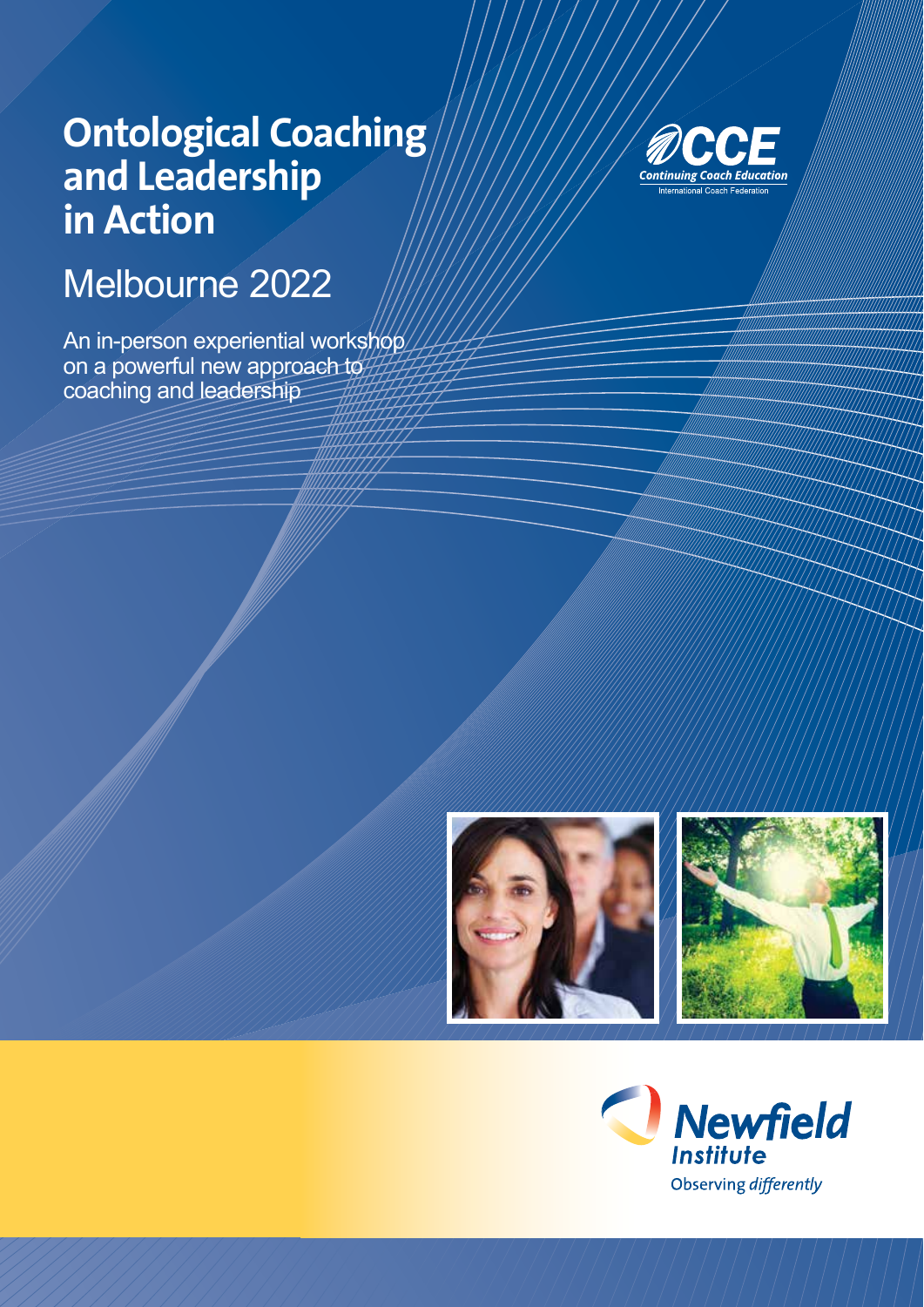

## **ONTOLOGICAL COACHING AND LEADERSHIP IN ACTION**

**Ontological Coaching and Leadership in Action is Newfield Institute's three-day workshop introducing a powerful new approach to personal and organisational coaching.**

**Join us for a profound learning experience that will allow you to:**

- Engage with a powerful, highly effective approach to coaching and leading, capable of generating deep positive change
- Greatly increase your own ability and capacity for masterful living and action
- Lead authentically with greater influence and impact
- Develop more constructive and mutually fulfilling relationships in both your personal and professional life

*"Theory without practice is foolish, practice without theory is dangerous."*  Ancient Chinese Philosophy

## **INTRODUCING A UNIQUELY POWERFUL APPROACH TO LEARNING, LEADING AND COACHING**

**Ontological Coaching** is an extraordinarily powerful methodology for generating real change at the individual, team and organisational level. It is highly effective because it is based on a new practical understanding of the power of language, moods and conversations for sustainable behavioural and cultural change.



**WAY OF BEING**

**Ontological Coaching** focuses on our **Way of Being**, which is a dynamic interrelationship between three areas of human existence – **language, emotions and body**. Way of Being contains our often deep-seated perceptions and attitudes and is the underlying driver of our behaviour and communication. Ontological coaching has a holistic orientation that respectfully generates learning in all three areas of language, emotions and body as the catalyst for substantive and sustainable change.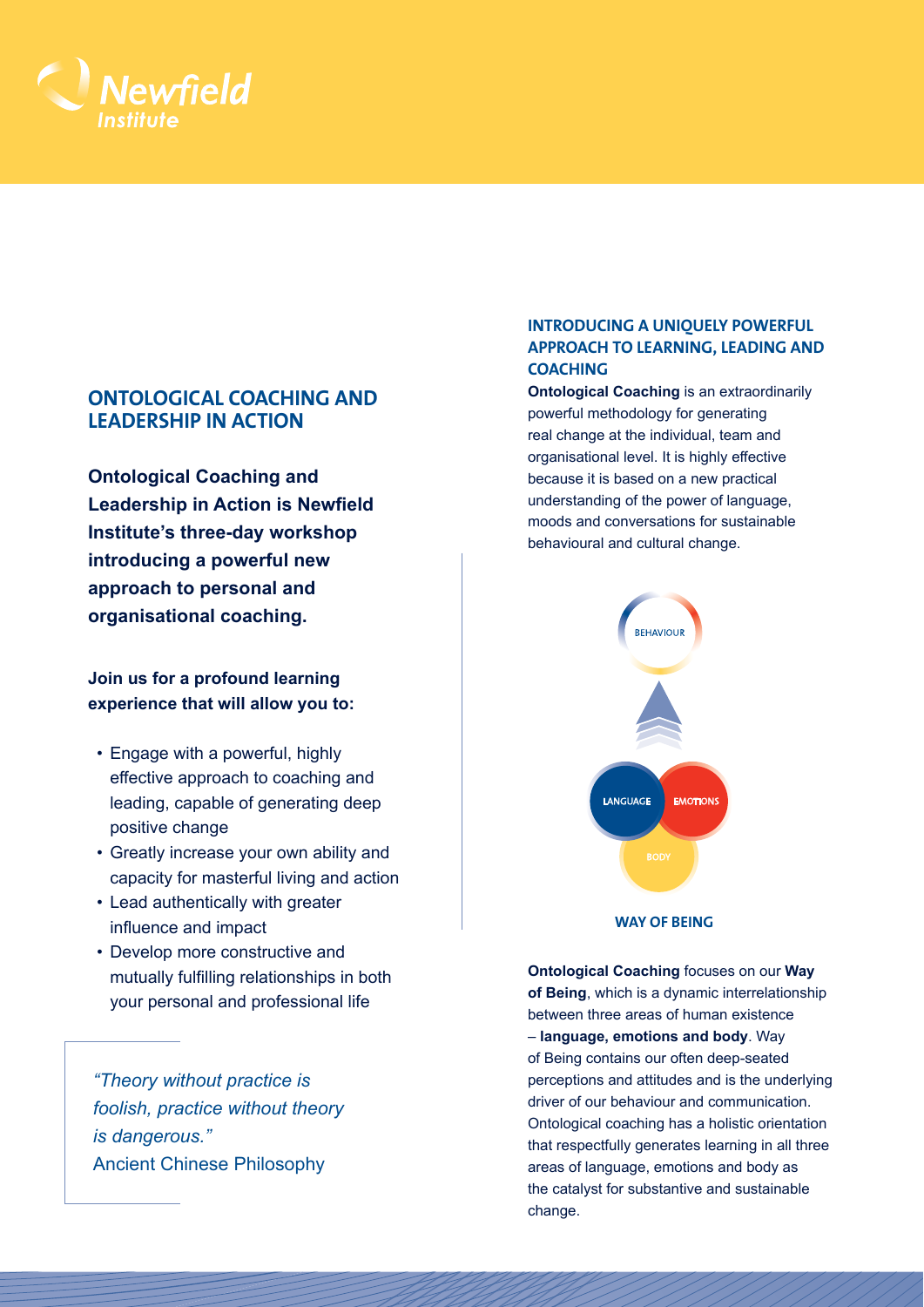



#### **WORKSHOP CONTENT**

The workshop is interactive and highly experiential and includes coaching practice.

#### **At the end of the workshop, you will be able to:**

- Understand the conceptual framework and principles of Ontological Coaching
- Understand how specific linguistic actions shape reality and how they can be used effectively in coaching to shift behaviour
- Apply a different and deeper approach to the role of listening in coaching
- Understand the pivotal role of moods and emotions in coaching for deep and sustainable change
- Recognise, work with and shift the ways moods and emotions impact on communication, behaviour and performance
- Observe and work with the interconnection between basic moods, body posture and language

### **WHO WILL BENEFIT FROM ATTENDING THIS WORKSHOP?**

Ontological Coaching and Leadership in Action is highly applicable for:

- Existing and aspiring coaches
- Organisational consultants, leaders and managers
- Professionals operating in highly peoplefocused environments
- Individuals interested in substantive personal development

## **ICF APPROVED COACH EDUCATION**

This workshop is recognised by the ICF as 24 Continuing Coach Education Units (CCEU) in Core Coaching Competencies.

#### **ABOUT NEWFIELD INSTITUTE**

Newfield Institute is an international educational, coaching and consulting company specialising in the development of coaches, leaders and managers. As one of the most highly regarded coach training schools in the Asia-Pacific region, Newfield Institute specialises in a powerful and highly effective methodology called Ontological Coaching. Whilst there is a substantial intellectual foundation to Ontological Coaching, Newfield Institute's coach training programs are highly practical, experiential and 'hands on'. Since 1996, the Institute has trained over 3,000 professionals through their public programs.

## **WORKSHOP LEADERS AND COACHES**

### **ALAN SIELER**

Alan is the founder and Director of Newfield Institute. As a world leader in ontological coaching he has written extensively on the relevance of Ontology to living, working, learning and coaching. Alan focuses on the communication processes that build a collaborative and high performance organisational culture. His work as a consultant, workshop leader and executive coach is solidly grounded and highly engaging.

#### **MARK RAYMOND**

Mark has built a successful coaching practice and has effectively applied ontological coaching principles with individuals and groups in organisations in a range of different situations. He has an engaging style and provides valuable insights for workshop participants in applying the learning and building on their previous experiences.

#### **SUPPORT COACHES**

Other accredited Ontological Coaches will also be assisting in different sections of the workshop.